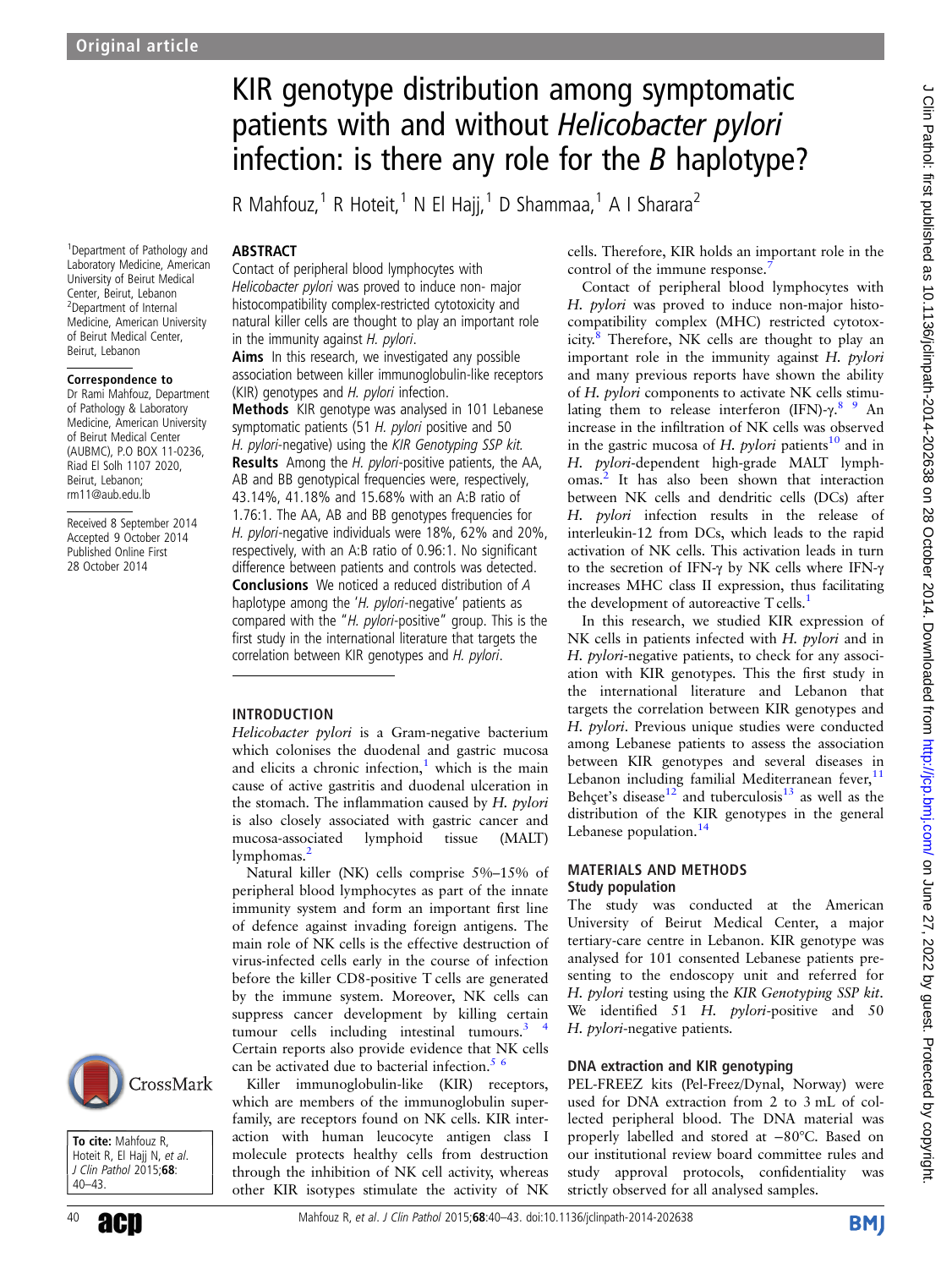

Figure 1 Killer immunoglobulin-like receptors (KIR) genotypical profile among 51 Lebanese patients with *Helicobacter pylori*.

Primer mixes were purchased from PEL-FREEZ/DYNAL company (Oslo, Norway) as part of the KIR Genotyping SSP kit which is a PCR-based method designed to detect the absence or presence of the following 16 gene loci of KIR (variants also tested): 2DL1, 2DL2, 2DL3, 2DL4, 2DL5), 2DS1, 2DS2, 2DS3, 2DS4, 2DS5, 3DL1, 3DL2, 3DL3, 3DS1, 2DP1 and 3DP1. Two variants for KIR2DL5 were typed KIR2DL5A\*001 and KIR2DL5B\*002/003/004 and two variants for KIR2DS4 were tested and reported as KIR2DS4\*001/002 and KIR2DS4\*003-006. In addition, two variants for the pseudogene KIR3DP1 were tested: KIR3DP1\*001/002/004 and KIR3DP1\*003.

KIR genotyping was performed as recommended by the manufacturer. Briefly, 25 µL of DNA was added to 150 µL of PCR buffer and 2.4  $\mu$ L of Taq DNA polymerase and dispensed as aliquots of 8  $\mu$ L into a supplied 96-well plate for a total reaction volume of  $23 \mu L$  in each well (reaction+paraffin oil). The thermocycling steps included an initial heating step at 95°C for 1 min, followed by 30 cycles of 94°C for 20 s, 63°C for 20 s and 72°C for 90 s. A final holding step was performed at 4°C. Electrophoresis of the 2% agarose gel was done in ethidium bromide and visualisation performed under ultra violet light transillumination.

# Statistical analysis

We used direct counting for the observed KIR phenotype frequencies. SPSS V.15.0 was used to conduct statistical analysis. Genetic expression was expressed as number and frequency and  $x<sup>2</sup>$  was used to test for its association with any of the two groups (H. pylori negative and H. pylori negative). Fisher'<sup>s</sup> exact test was conducted when the expected count of at least one of the categories was <5. p Value <0.05 was considered statistically significant.

## RESULTS

KIR genotypical profile distribution among the 51 Lebanese patients with H. *pylori* is shown in figure 1. The content of KIR genes ranged from 5 to 13 and as per table 1, the AA, AB and BB genotypical frequencies were 43.14%, 41.18% and 15.68%, respectively, with an A:B ratio of 1.76:1.

[Figure 2](#page-2-0) shows the distribution of different KIR genotypes among the 50 H. pylori-negative Lebanese patients. The content of KIR genes ranged from 7 to 13 and, as per table 1, the AA, AB and BB genotypes frequencies were 18%, 62%, and 20%, respectively, with an A:B ratio of 0.96:1.

Table 2 shows the distribution of different KIR genes among the 50 H. pylori-negative and the 51 H. pylori-positive patients. KIR 2DL4 was present in all individuals. No significant difference between patients and controls was detected.

# **DISCUSSION**

NK cells are known to induce antiviral and antitumour immunity via production of proinflammatory cytokines and based on their KIR gene content, two groups of haplotypes are known in humans: A and B. Haplotype A encodes inhibitory receptors and consists of nine genes (3DL3, 2DL3, 2DP1, 2DL1, 3DP1, 2DL4, 3DL1, one activating (2DS4), 3DL2 and 2DL5), whereas haplotype B carries a variety of gene combinations and encodes more activating receptors as compared with haplotype A (3DL3, 2DS2, 2DL2, 2DL5B (inhibitory) 2DS3, 2DP1, 2DL1, 3DP1, 2DL4, 3DS1, 2DL5A (inhibitory), 2DS5, 2DS1 and 3DL2).<sup>[15](#page-3-0)</sup> It is the balance between the inhibitory and activating signals that regulates the function of NK cells and predisposes or protects an individual against microbes or diseases, according to the building international literature about KIR genotypical profiling.

KIR genotype has been recently reported to be a significant factor in the control of primary cytomegalovirus infection<sup>[16](#page-3-0)</sup> and

| <b>Table 1</b> Frequency distribution of KIR genotypes and haplotypes among |  |  |  |
|-----------------------------------------------------------------------------|--|--|--|
| Helicobacter pylori-positive and H. pylori-negative patients                |  |  |  |

|                                            | H. pylori negative |          | H. pylori positive |                    |
|--------------------------------------------|--------------------|----------|--------------------|--------------------|
| Genotype                                   | n                  | Per cent | n                  | Per cent           |
| AA                                         | 9                  | 18       | 22                 | 43.14              |
| AB                                         | 31                 | 62       | 21                 | 41.18              |
| <b>BB</b>                                  | 10                 | 20       | 8                  | 15.68              |
| Total                                      | 50                 | 100      | 51                 | 100                |
|                                            |                    |          |                    |                    |
| Haplotype                                  | H. pylori negative |          |                    | H. pylori positive |
| A                                          | 49                 |          | 65                 |                    |
| B                                          | 51                 |          | 37                 |                    |
| A:B ratio                                  |                    | 0.96:1   | 1.76:1             |                    |
| KIR, killer immunoglobulin-like receptors. |                    |          |                    |                    |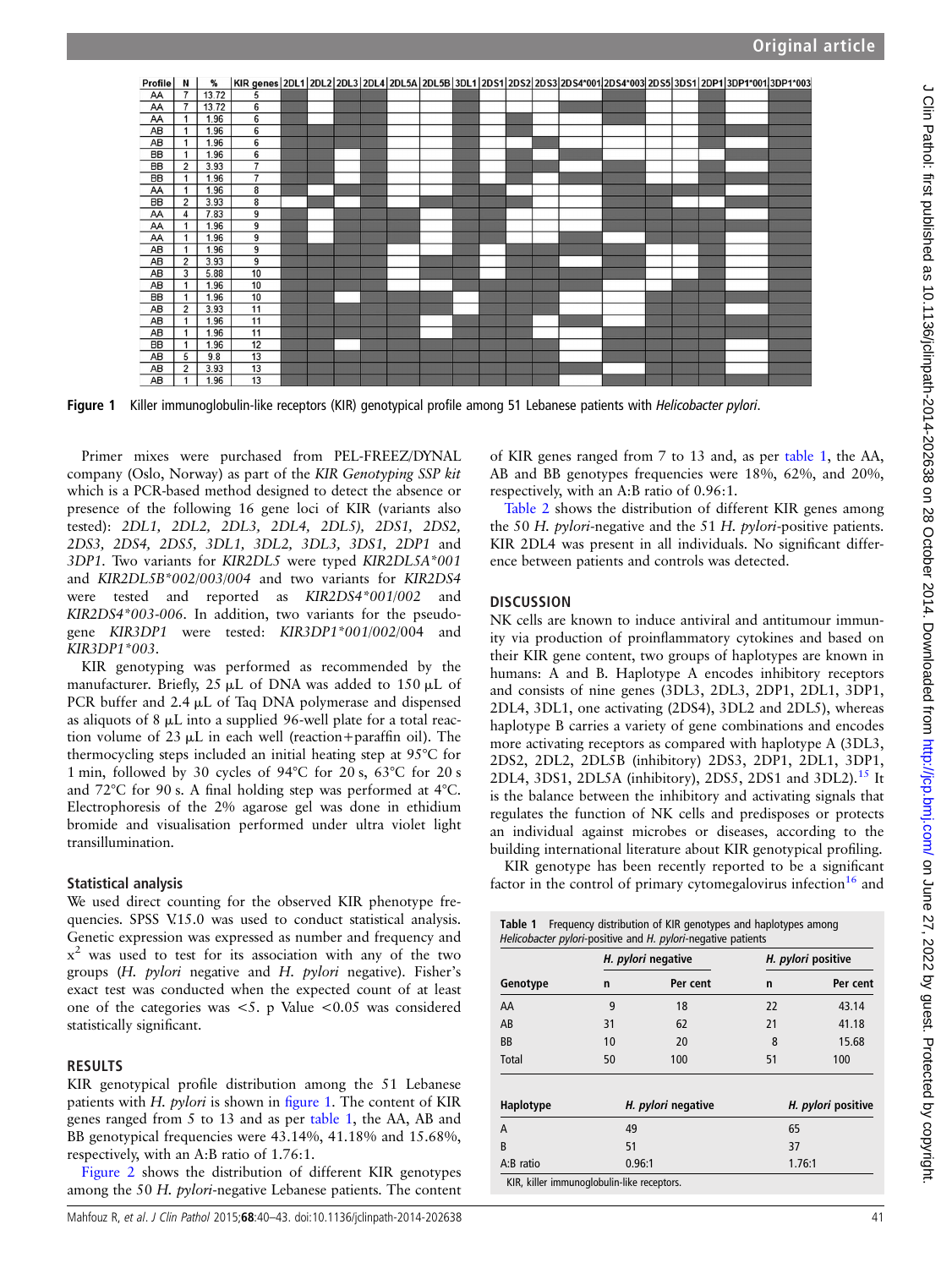<span id="page-2-0"></span>

Figure 2 Killer Immunoglobulin-like receptors (KIR) genotypical profile among 50 Lebanese individuals negative for *Helicobacter pylori*.

an interesting study also showed that KIR3DS1 is closely associated with hepatitis C virus (HCV) clearance and sustained virological response in HIV/HCV patients.<sup>[17](#page-3-0)</sup>

Our study data are consistent with the presence of the two major KIR haplotypes, group A and group B, with predominance of the group A haplotype among the H. pylori-positive patients, whereas the group B haplotype is more prevalent among the H. pylori-negative patients. To our knowledge, this is the first study in the literature that compares KIR genotypical distribution in patients with and without positivity for H. *pylori* 

Table 2 KIR gene frequency difference between Helicobacter pylori-positive and H. pylori-negative patients

| <b>Positive</b><br>$n$ (%)<br>p Value<br>49 (96.1)<br>1.00 |
|------------------------------------------------------------|
|                                                            |
|                                                            |
|                                                            |
| 0.21<br>33 (64.7)                                          |
| 44 (86.3)<br>0.28                                          |
| 51 (100)                                                   |
| 19 (37.3)<br>0.63                                          |
| 19 (37.3)<br>0.06                                          |
| 47 (92.2)<br>0.74                                          |
| 24 (47.1)<br>0.48                                          |
| 33 (64.7)<br>0.31                                          |
| 24 (47.1)<br>0.27                                          |
| 0.21<br>18 (35.3)                                          |
| 37 (72.5)<br>0.10                                          |
| 21(41.2)<br>0.77                                           |
| 21 (41.2)<br>0.49                                          |
| 48 (94.1)<br>1.00                                          |
| 11(22.0)<br>1.00                                           |
|                                                            |

A p value <0.05 was considered significant. KIR, killer immunoglobulin-like receptors.

infection. Although there was no statistical significance in the difference between the KIR gene distributions among the two compared groups, we noticed a reduced distribution of A haplotype among the H. pylori-negative patients as compared with the H. pylori-positive group. This means that more activating genes (through a B haplotype) are present in the former group which may explain the negativity for the organism in terms of 'more killing' induced against H. pylori, which is typically what the NK cells function is about in this context. This important finding will have to be validated through a much larger number of patients in another study to translate this important genetic observation into a clinically significant finding especially in terms of eradication of the organism upon treatment. Studies involving KIR genotyping in H. pylori-associated gastric lymphomas are also worth conducting in view of the results reported in this study.

Our study represents a template for future researchers to build on its results and will help in assessing the role of KIR genotypical profiling in its association with various clinical entities. Treatment strategies may be tailored based on the KIR genotypical profile in a patient investigated for H. pylori infection where KIR genotyping may become an important diagnostic asset in managing these cases

## Take home messages

- ▸ Killer Immunoglobulin-like receptors (KIR) genotyping has been implicated in a variety of clinical and immunological disorders.
- $\blacktriangleright$  This study is the first international research paper that describes the prevalence of KIR genes among Helicobacter pylori patients.
- ▸ Compared with a control population sample, the H. pylori-negative patients were found to have a higher B haplotype profile.